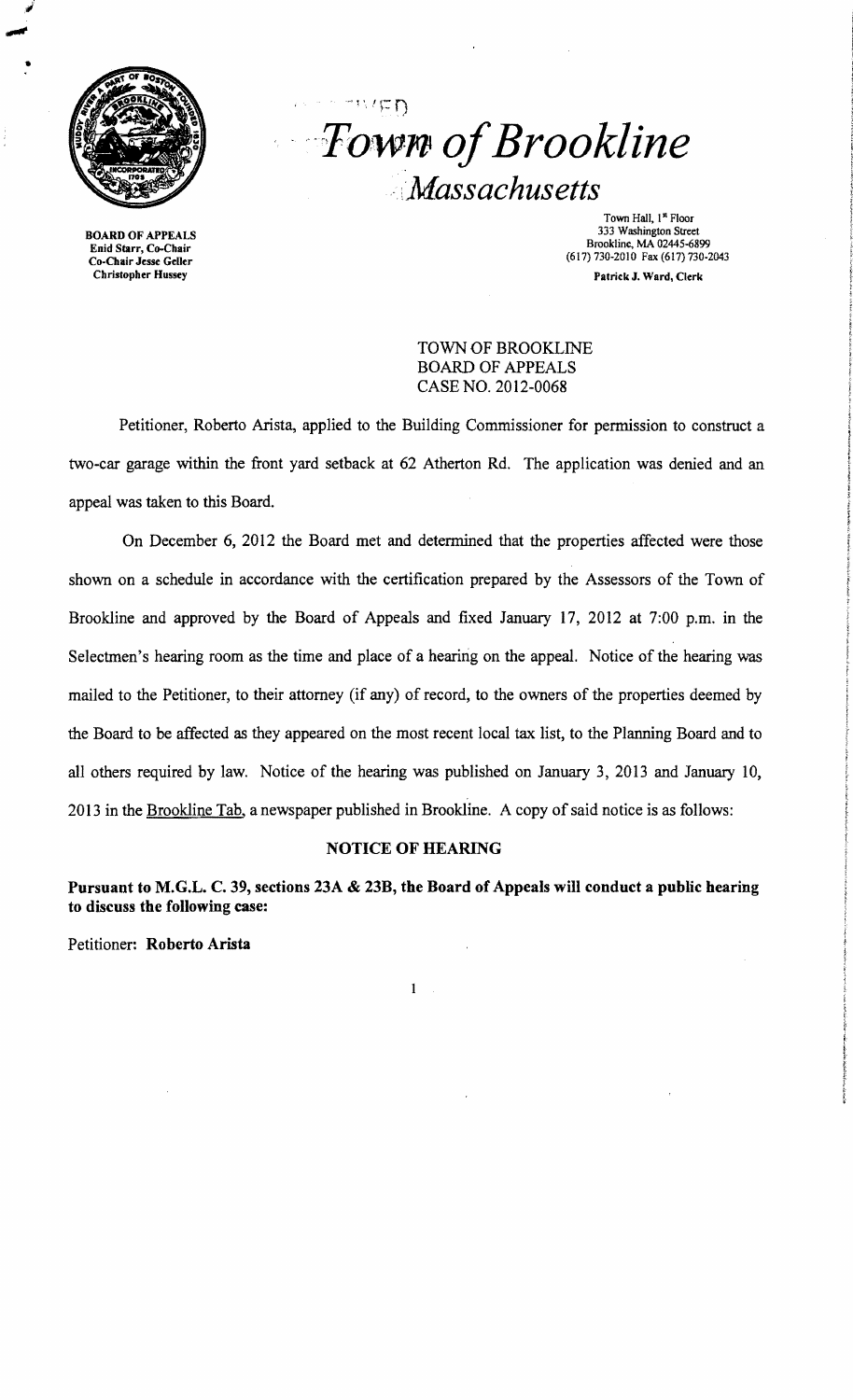Owner: Roberto Arista, Leslie Arista Location of Premises: 62 Atherton Road Date of Hearing: January 17, 2013 Time of Hearing: 7:00 p.m. Place of Hearing: Selectmen's Hearing Room, 6<sup>th</sup> Floor

A public hearing will be held for a variance and/or special permit from:

- 1. 5.01- Table of Dimensional Requirements, Footnote 1
- 2. 5.43 Exceptions to Yard and Setback Regulations
- 3. 5.50 Front Yard Requirements
- 4. 5.53 Accessory Buildings in Front Yard
- 5. 5.54 Exceptions for Existing Alignment:
- 6. 6.04.12 Design of All Off-Street Parking Facilities
- 7. 8.02.2; Alteration or Extension (Structure), special permit required.

of the Zoning By-Law to construct a parking area to construct a two-car garage within the front yard setback.

Said premise located in a T -5 Residential district.

*Hearings, once opened, may be continued by the Chair to a date and time certain. No further notice will be mailed to abutters or advertised in the TAB. Questions regarding whether a hearing has been continued, or the date and time ofany hearing may be directed to the Zoning Administrator at 617-734 2134 or check meeting calendar at: http://calendars.town.brookline.ma.usIMasterTownCalandarl? FormID= 158.* 

*The Town ofBrookline does not discriminate on the basis ofdisability in admission to, access to, or operations ofits programs, services or activities. Individuals who need auxiliary aids for effective*  communication in programs and services of the Town of Brookline are invited to make their needs *known to the ADA Coordinator, Stephen Bressler, Town ofBrookline,* 11 *Pierce Street, Brookline, MA 02445. Telephone:* (617) *730-2330; TDD* (617) *730-2327.* 

## Enid Starr Jesse Geller Christopher Hussey

At the time and place specified in the notice, this Board held a public hearing. Present at the hearing was Chairman, Jesse Geller, and Board Members Mark Zuroff and Jonathon Book. The case was presented by the attorney for the petitioner, Adam R. Bamosky, Law Office of Robert L. Allen, Jr.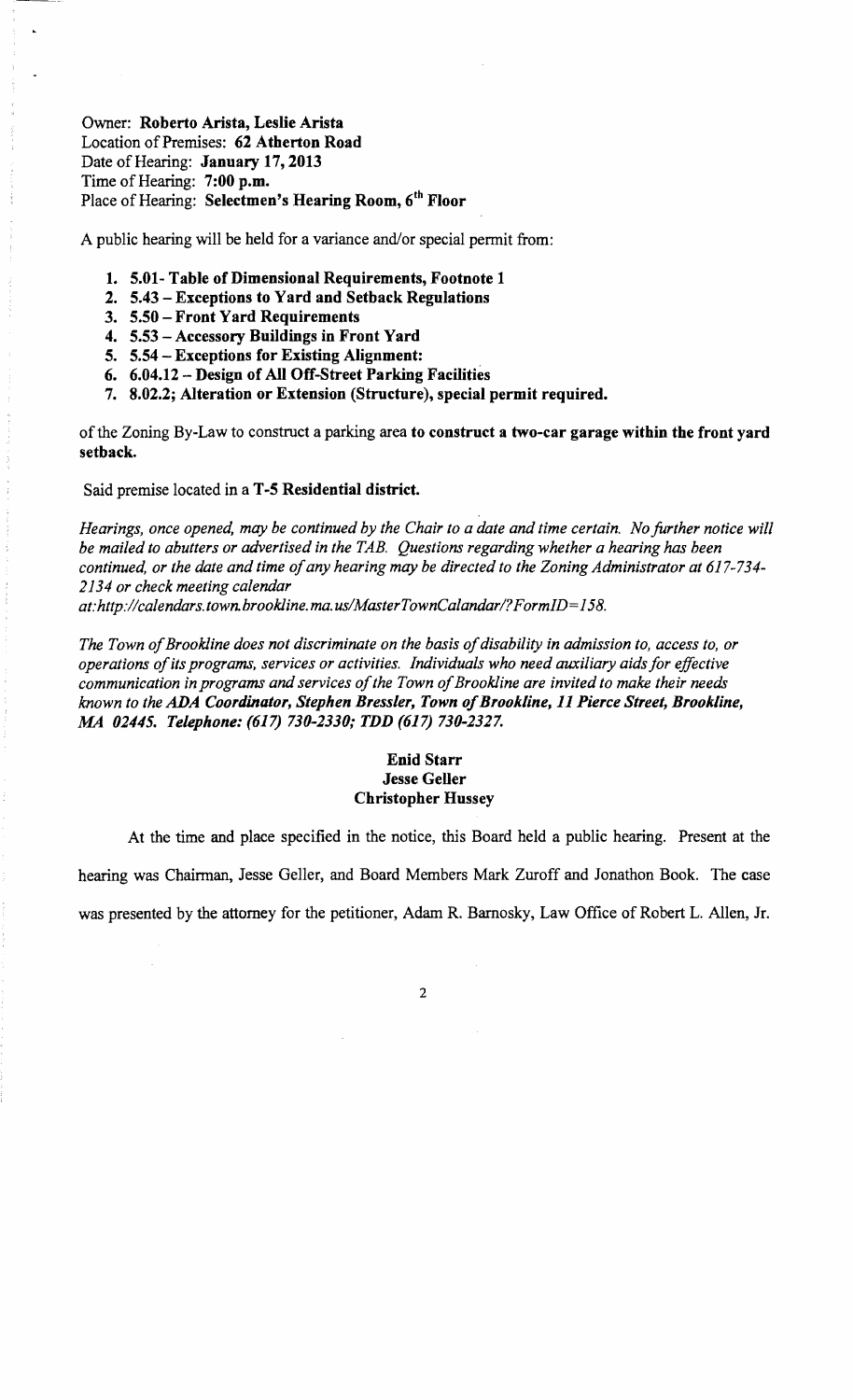LLP, 300 Washington Street, Second Floor, Brookline, Massachusetts 02445. Also in attendance were Roberto Arista and Leslie Arista, the owners of 62 Atherton Road .

. Chainnan Geller called the hearing to order at 7:00 p.m. Attorney Bamosky stated that the structure at 62 Atherton Road is a two-family dwelling. located to the north of the Summit Avenue T stop and Coolidge Comer. It was built in 1900 and is located in a T-5 Zoning District. Surrounding properties are primarily two-family dwellings that are similar in overall bulk. Properties on the southwest side of Atherton Road, where the home at issue is located, are significantly higher than the properties to the northeast. The dwelling is located on a portion of the property that is 9'-10' higher than the front property line, the property slopes up from the road to the dwelling at a slope of 42 degrees.

The petitioner, Roberto Arista, is proposing to construct a two-car garage within the front yard setback of the property. The accessory structure will be twenty (20) feet wide and will be situated on the front property line, with two garage doors on the front. Two staircases will be constructed on each side of the garage, and will be used to access the dwelling. The plans include a roof deck to be constructed above the proposed garage with a fence around the deck area. The deck will be accessed by a walkway from the stairs to the left of the garage.

Attorney Bamosky stated that there are several properties in the neighborhood where parking areas or structures are located in the front yard setback, including both immediate abutters to the north and south of 62 Atherton Road. Mr. Bamosky noted that the Planning Board met last month and unanimously supported the applicant's proposal, noting the attractive design, roof deck adding open space, and harmony of the design with other properties in the neighborhood. There has been no opposition or objections to this proposal. Two letters in support of the proposal were supplied to the Chairman and entered as exhibits.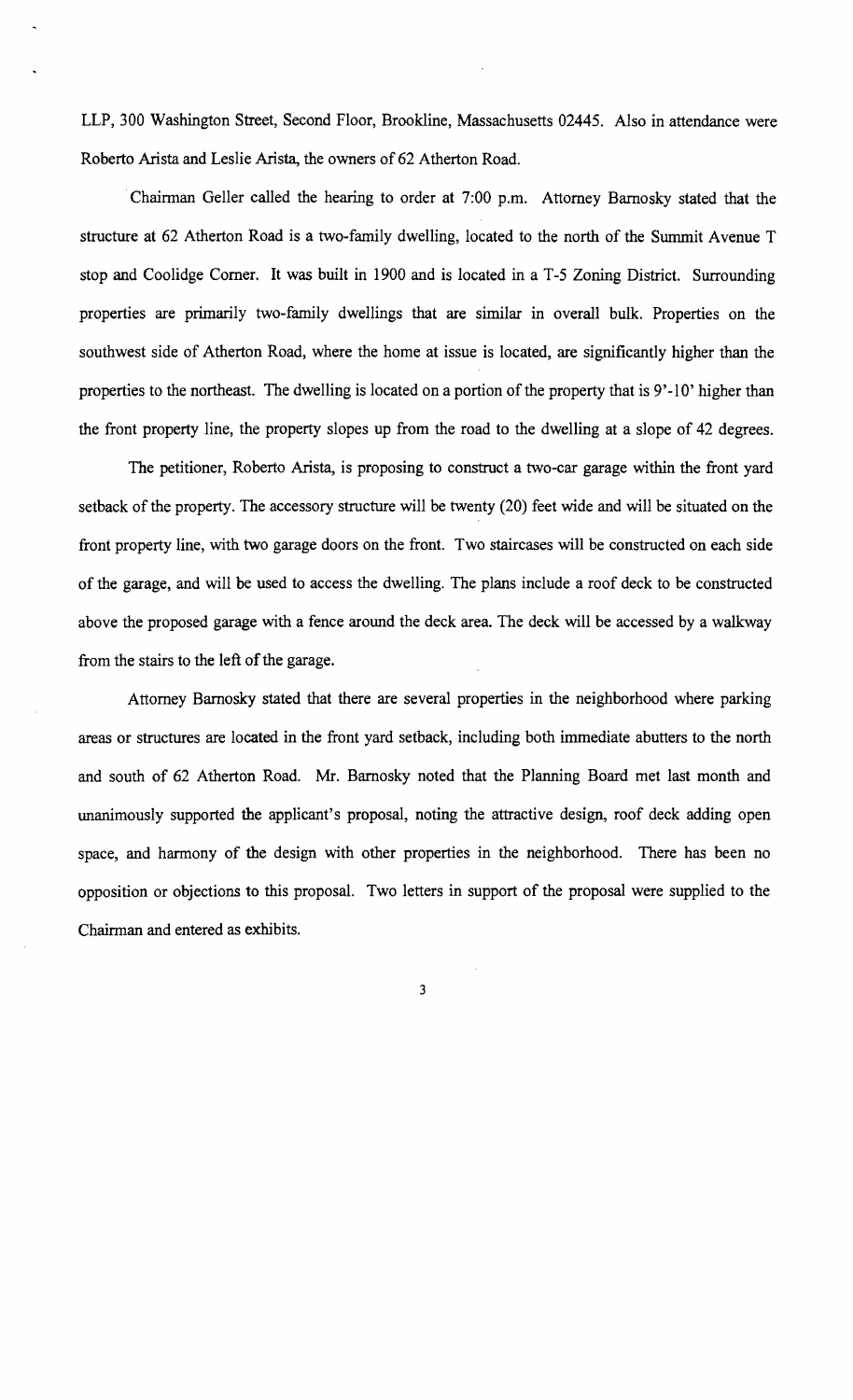Mr. Barnosky noted that the applicant was cited under **Sections 5.01**, 5.50, and 5.53 of the Zoning By-Law with respect to front yard & setback requirements. The Zoning By-Law, he stated, prohibits accessory buildings in front yards and requires that garage entrances facing toward the street to which its driveway has access must be at least twenty feet from the street lot line. He said that the existing setback currently is 23.4 Feet, which will be reduced to 0 feet, as the accessory structure will be on the lot line in the front yard. Mr. Barnosky suggested that under **Section 5.43** of the Zoning By-Law, the Board of Appeals by special permit may allow the substitution of other dimensions for yard and setback requirements if counterbalancing amenities are provided. The applicant, as a counterbalancing amenity, is proposing to provide additional landscaping on the premises.

Mr. Barnosky said that the petitioner was also cited under **Section 5.91** of the Zoning By-Law regarding Minimum Usable Open Space Noting that the property currently has no usable open space. The proposal will add 288 square feet of open space, and increase it to 6%. This usable space will be the area on top of the structure to be used as a deck, as indicated on the plans.

Regarding relief under **Section 6.04.12** of the Zoning By-Law, Design of All Off-Street Parking Facilities, the proposed construction of a two-car garage on the property will create two new parking spaces, where there are currently none.

Attorney Barnosky lastly discussed relief under **Section 8.02.2** of the Zoning By-Law where special permit relief is required under **Section 9.05** of the Zoning By-Law to alter and/or extend this nonconforming structure. Mr. Barnosky stated that the requested relief under Section 9.05 of the Zoning By-Law was warranted. The specific site is an appropriate location for such use, structure, or condition. There are other properties in the area with similar structures in the same locations and there is no other feasible location on this property to put this structure and its use for the primary purposes of parking is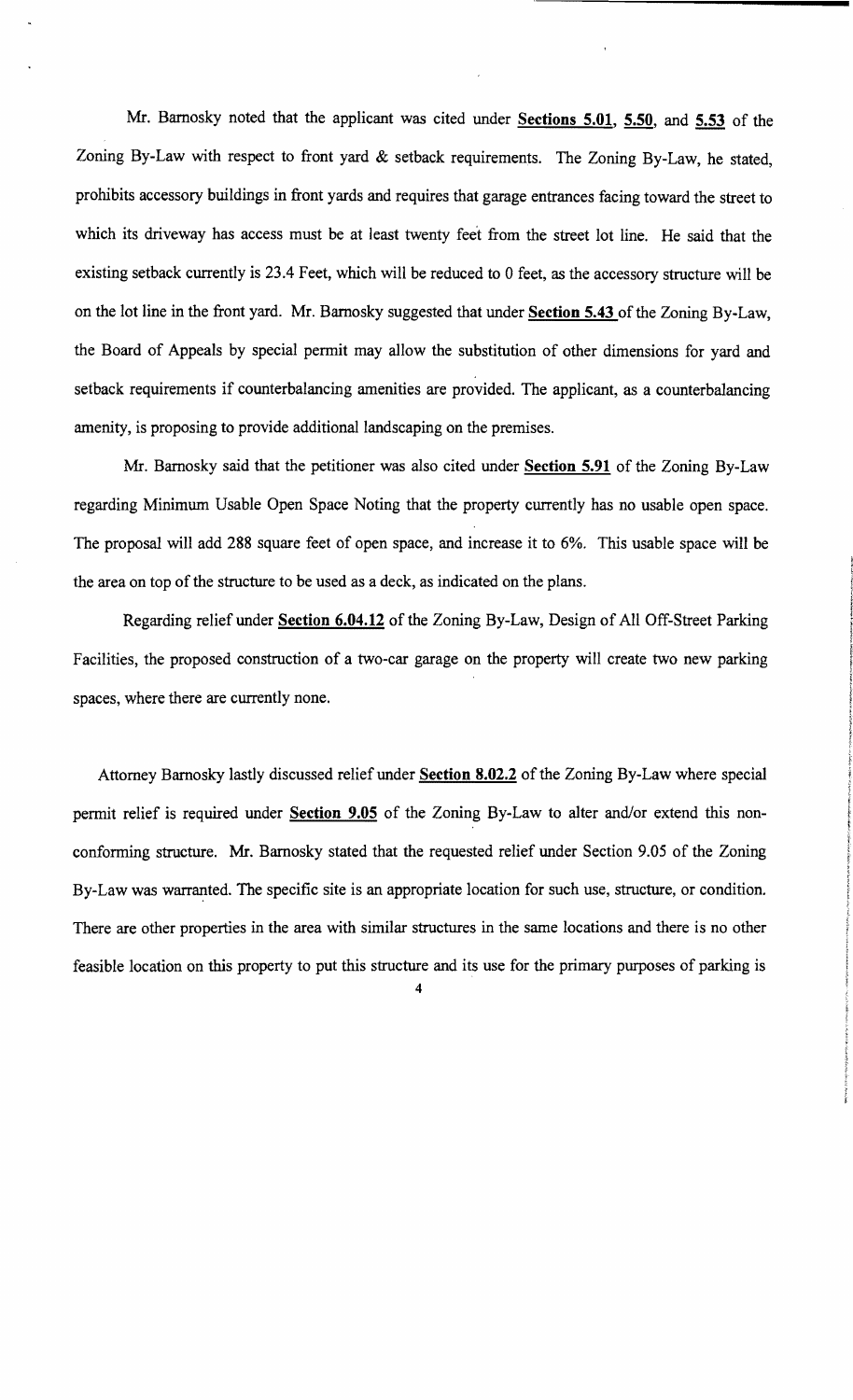appropriate. The use as developed will not adversely affect the neighborhood. Other properties will not be impacted by this use. He reiterated that several other properties in the neighborhood have similar parking garages without substantial impact to the area. Conversely, it will be an improvement and will be more visually appealing than an open paved parking area and will conceal the cars from the streetscape. There will be no nuisance or serious hazard to vehicles or pedestrians. Adequate and appropriate facilities will be provided for the proper operation of the proposed use. Finally, the development as proposed will not have a significant adverse effect on the supply of housing available for low and moderate income people.

The Chairman asked the petitioner whether any pedestrian safety measures had been implemented for the protection of pedestrians using the adjacent sidewalk. Attorney Bamosky indicated that options had been discussed, but that no formal safety measures had been implemented.

The Chairman asked whether anyone in attendance wished to speak in favor of or against the proposal. No one spoke in favor or in opposition to the proposal.

Tim Richard, Planner for the Town of Brookline, delivered the findings of the Planning Board.

5

## FINDINGS

Section 5.01 - Table of Dimensional Requirements - Footnote 1

Section 5.43 - Exceptions to Yard and Setback Regulations

Section 5.50 - Front Yard Requirements

Section 5.53 - Accessory Buildings in Front Yards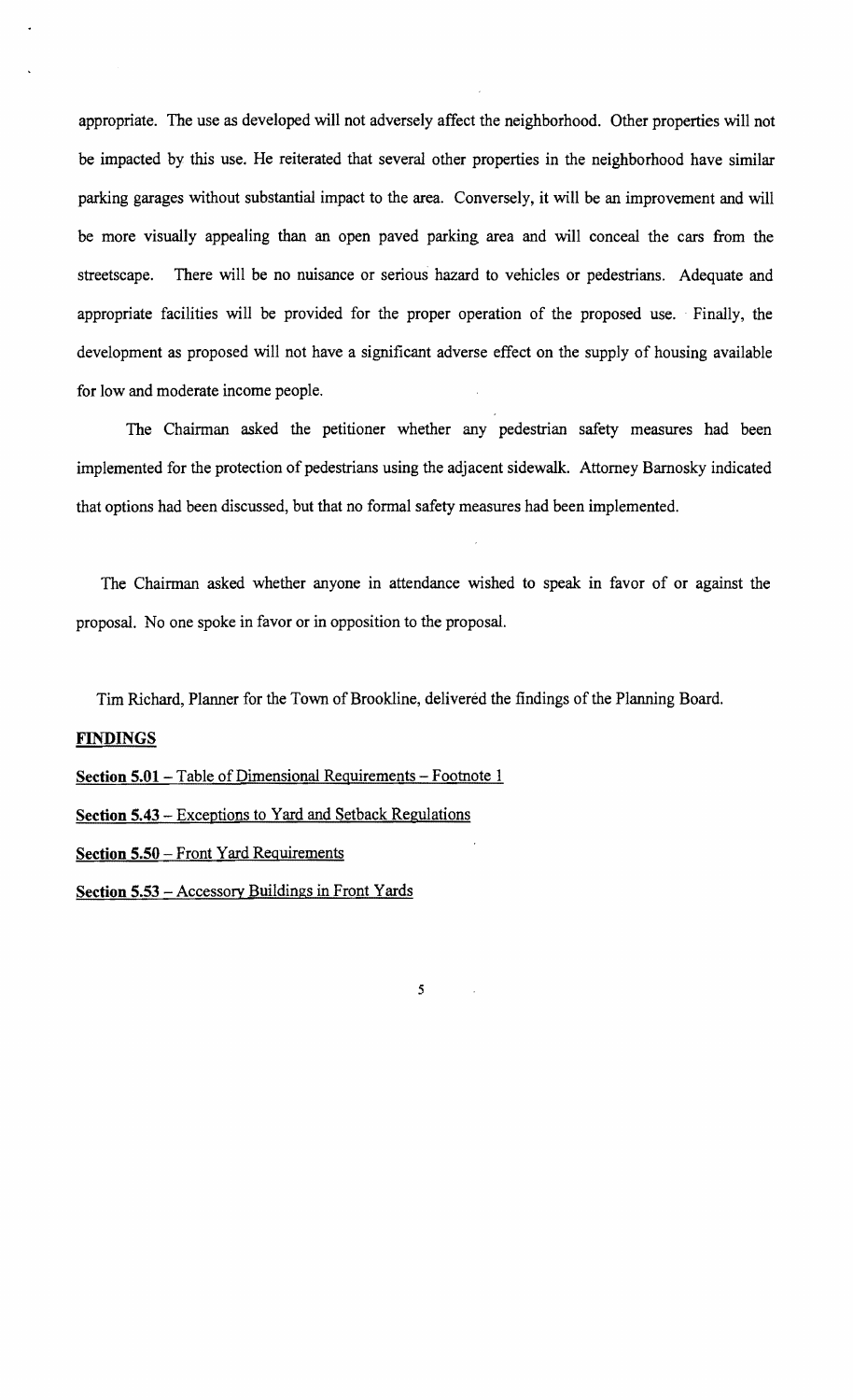|                           | Required     | <b>Existing</b> | Proposed    | Finding          |
|---------------------------|--------------|-----------------|-------------|------------------|
| <b>Front Yard Setback</b> | 20'          | 23.4'           | $0^{\circ}$ | Special Permit*/ |
|                           |              |                 |             | Variance         |
| <b>Usable Open Space</b>  | $1,119$ s.f. | 0 s.f.          | 228 s.f.    | Special Permit/  |
|                           |              |                 |             | Variance         |

\*Under Section 5.43, the Board of Appeals by special permit may allow the substitution of other dimensions for yard and setback requirements if counterbalancing amenities are provided. The applicant is proposing to provide additional landscaping

**Section 5.54** – Exceptions for Existing Alignment: This section is cited in the denial letter, but is not applicable to the property.

**Section 5.91** – Minimum Usable Open Space: Total usable open space on the property is currently 0%. The proposal will add 288 square feet of open space, and increase it to 6%.

**Section 6.04.12** – Design of All Off-Street Parking Facilities: The proposed construction of a two car garage on the property will create two parking spaces, where there are currently none. This proposal appears to meet the requirement for relief to dimensional requirements under this section.

**Section 8.02.2** – Alteration or Extension: A special permit is required to alter and/or extend this nonconforming structure.

Mr. Richard said the Planning Board is not opposed to the proposal to construct a two-car garage in the front yard setback, since access to the backyard is not possible due to this severe slope. The garage and roof deck are attractively designed and will increase the enjoyment of this property. There is a two-car garage situated on the front property line of 66 Atherton Road, the abutting property directly to the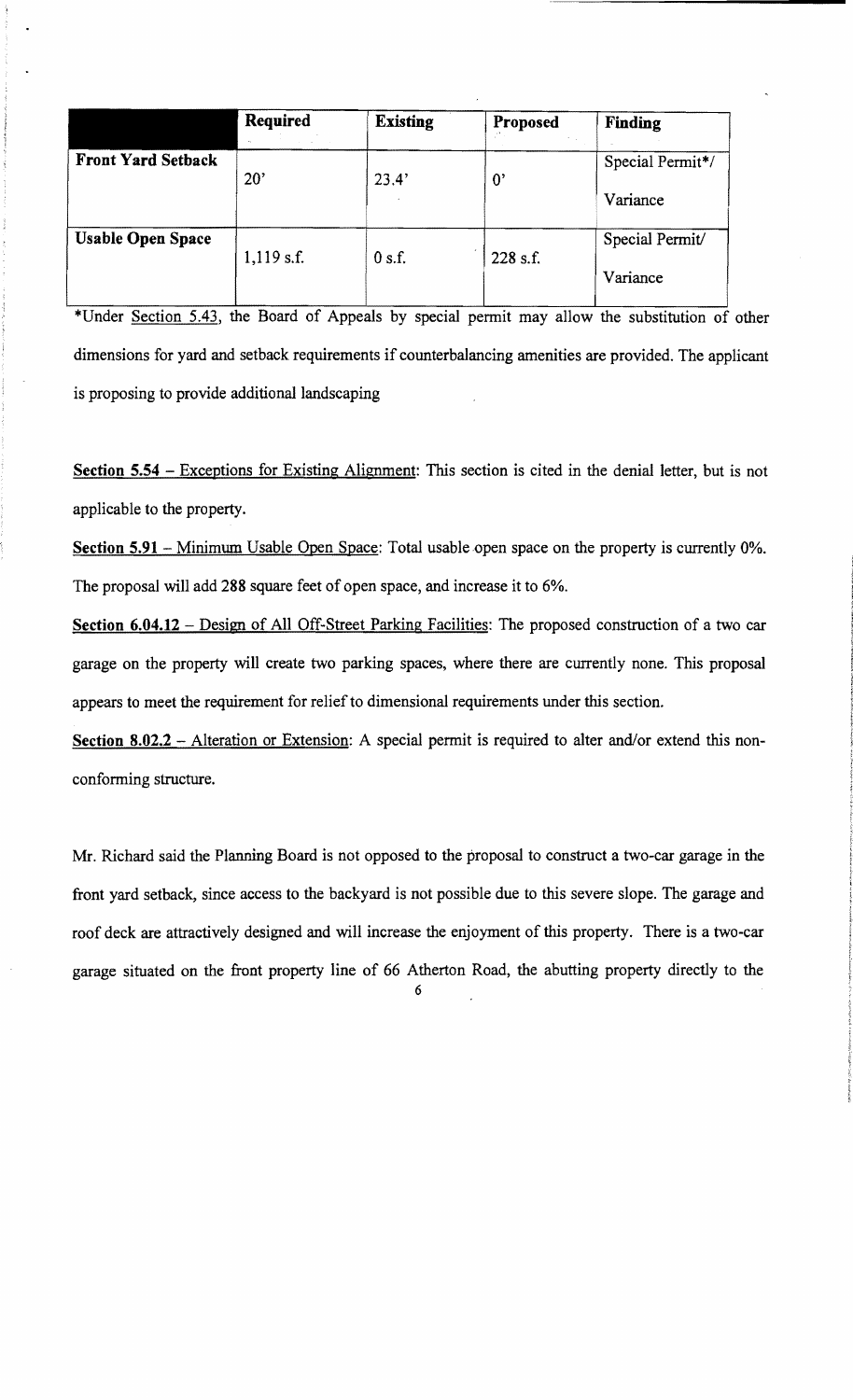north. The property directly to the south has a parking area within the front yard setback. The Planning Board views this proposal as a reasonable request that will help to create two off street parking spaces and add usable open space. Therefore, the Planning Board feels that granting the relief is appropriate.

**Therefore, the Planning Board recommends approval of the proposal and plans, and site plan by Bradford Engineering, dated 10/10/2012, with the following conditions:** 

- 1. Prior to the issuance of a building permit, the applicant shall submit a site plan with the required curb cut, fmal plans and elevations of the garage, indicating all dimensions and materials subject to the review and approval of the Assistant Director of Regulatory Planning.
- 2. Prior to the issuance of a building permit, the applicant shall submit a final landscape and railing plan indicating all counterbalancing amenities subject to the review and approval of the Assistant Director of Regulatory Planning.
- 3. Prior to the issuance of a building permit, the applicant shall submit to the Building Commissioner for review and approval for conformance to the Board of Appeals decision: 1) a final site plan stamped and signed by a registered engineer or land surveyor; 2) final building elevations stamped and signed by a registered architect; and 3) evidence that the Board of Appeals decision has been recorded at the Registry of Deeds.

The Chairman then called upon Michael Yanovich, Head of the Building Department, to deliver the comments of the Building Department. Mr. Yanovich stated that he had no objections to the proposal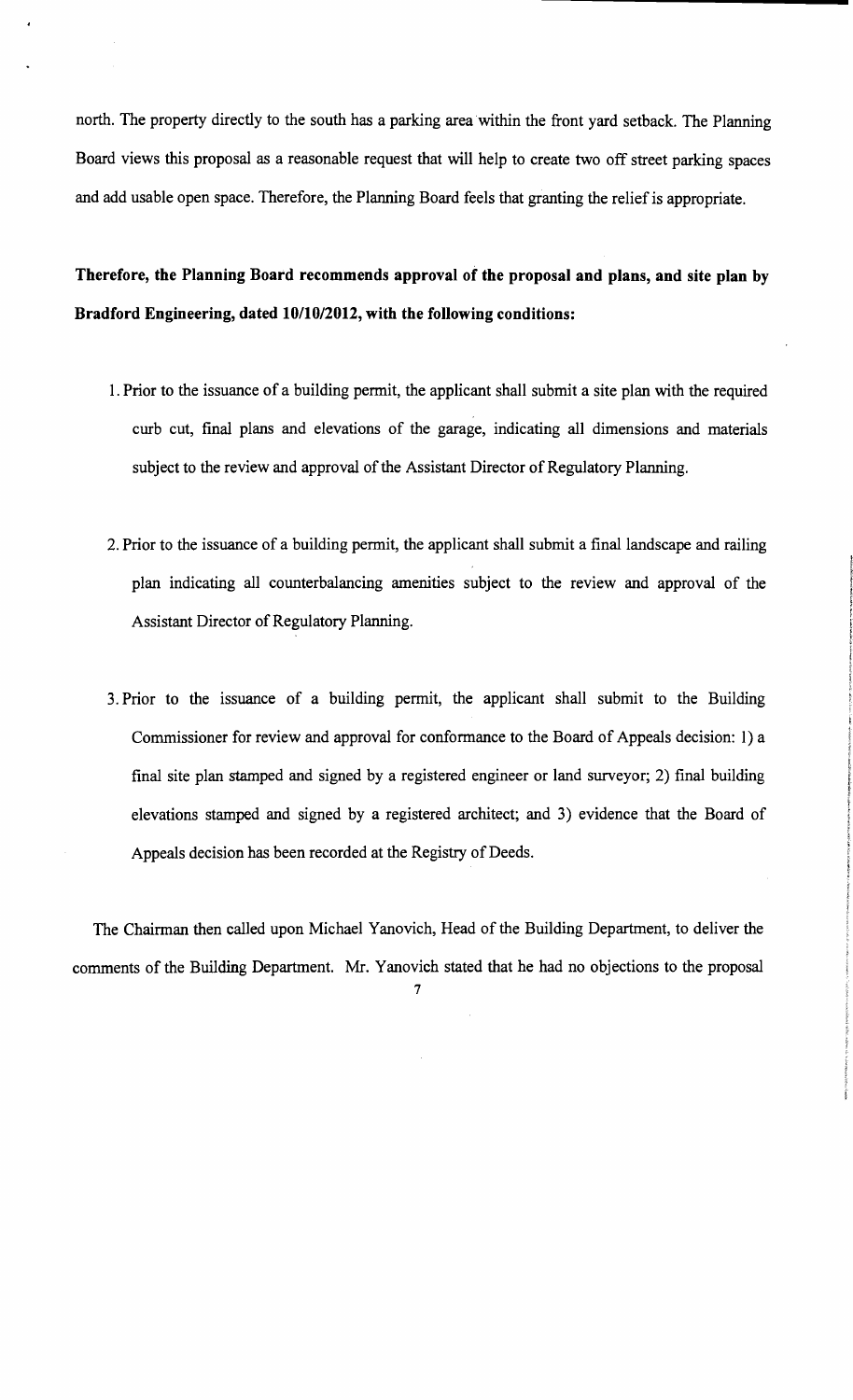and that the petitioner had been cooperative and a pleasure to work with during the process. Mr. Yanovich stated that this is a well designed structure and that this option is better than open parking on the lot.

The Board, having heard all the testimony, deliberated on the merits of the application. Board Member Book stated he was in favor of granting relief, noting that he had no issues with minimum usable open space. Board Member Zuroff concurred with Mr. Book, stating that he felt the applicant met the requirements for relief, but noted his desire for some pedestrian safety measures. Chairman Geller agreed that based on the testimony provided the petitioner meets the conditions necessary for the requested relief by special permit provided that the conditions include implementation of safety measures.

The Board then determined, by unanimous vote that relief by special permit under Sections 5.43, 6.04.12 and 9.05 of the Zoning By-Law from the requirements of of Sections 5.01 5.50; 5.53; 5.91; and Section 8.02.2 of the Zoning By-Law is appropriate. The Board made the following specific findings pursuant to said Section 9.05 of the Zoning By-Law:

- a. The specific site is an appropriate location for such a use, structure, or condition.
- b. The use as developed will not adversely affect the neighborhood.
- c. There will be no nuisance or serious hazard to vehicles or pedestrians.
- d. Adequate and appropriate facilities will be provided for the proper operation of the proposed use.
- e. The development as proposed will not have a significant adverse effect on the supply of housing available for low and mmoderate income people.

Accordingly, the Board voted unanimously to grant the requested relief subject to the following conditions:

1. Prior to the issuance of a building permit, the applicant shall submit a fmal site plan with the required curb cut, final plans and elevations of the garage, indicating all dimensions